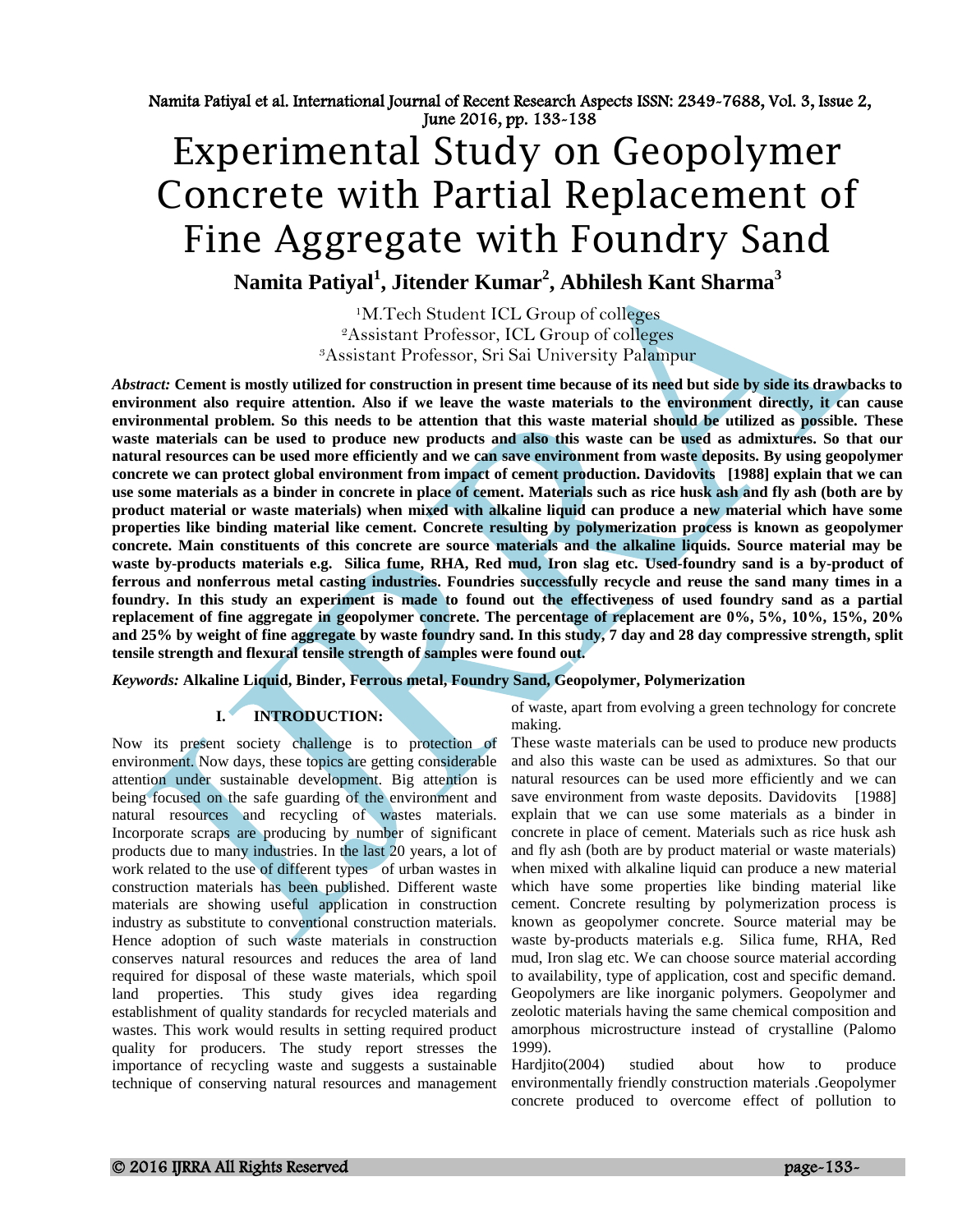environment. So in low-calcium fly ash was chemically that the NaOH solution should be made 24 hours before activated by a high-alkaline solution to form a paste that act like cement (binds the loose coarse and fine aggregates together. To evaluate the resistance of geopolymer concrete to sulphate attack, specimens were soaked in a 5% sodium sulphate (Na<sub>2</sub>SO<sub>4</sub>) solution for different periods of time. Kolli. Ramujee (2013)In this paper attempt is made to develop the mix design for geopolymer concrete in low, medium and higher grades and relative comparison has been made with equivalent mix proportions of grades of OPC Concretes in both heat cured and ambient cured conditions. The result showed that the Geopolymer Concrete design mix depends on various factors such as water/binder ratio and liquid/ fly ash ratio. The compressive strength of GPC can be achieved by decreasing water binder ratio. The compressive strength attained at 28 days for all grades of geopolymer concrete under ambient curing is almost equal to compressive strength achieved by geopolymer concrete at 7 days. Because of the slow reactivity of fly ash at ambient temperature, considerable heat must be applied to increase the geopolymerization process.

## **II. EXPERIMENTAL PROGRAMS:**

#### **Material used:**

#### **1) Ground Granulated Blast Furnace Slag:**

Ground granulated blast furnace slag (GGBS) is a by-product from the blast-furnaces used to make iron. GGBS can be used to make durable concrete structures.

#### **2) Silica Ash:**

Rice husk is an agricultural residue abundantly available in rice producing countries. The annual rice husk production in India amounts about 12 million tons. Among the different types of biomass used for gasification, rice husk has a high ash content varying from  $18 - 20$  %. Silica is the major constituent of rice husk. So it can be effectively used for green concrete applications.

## **3) Alkaline Liquid:**

A combination of sodium silicate solution and sodium hydroxide solution was chosen as the alkaline liquid. Sodium-based solutions were chosen because they were cheaper than Potassium-based solutions. It is recommended casting and should be used with 36 hours of mixing the pellets with water as after that it is converted to semi-solid state.

#### **4) Fine Aggregate:**

Fine aggregates used are less than 4.75 mm.

#### **5) Coarse Aggregate:**

Locally available coarse aggregate with maximum size of 10mm and 20 mm were used in this project.

## **6) Foundry Sand**

Used-foundry sand is a by-product of ferrous and nonferrous metal casting industries. Foundries successfully recycle and reuse the sand many times in a foundry. When the sand can no longer be reused in the foundry, it is removed from the foundry and is termed used or spent foundry sand.

# **III. EXPERIMENTAL WORK**

In this research the total no. of 108 specimens were casted and tested. The mould size was as per IS 10086-1959. For the purpose of this study, the mix design was chosen to be the one given by Kolli Ramuujie in his study. Silica ash and GGBS is used instead of cement along with alkaline solution, coarse aggregate, and fine aggregate. Curing is done at temperature (ambient curing 80℃). We have used black foundry sand or waste foundry sand as a replacement of the sand in the mix. The replacement is dineas 5%, 10%, 15%, 20%, 25%. The engineering properties of concrete were tested according to the Indian Standards. For testing the compressive strength of concrete, cubes of 150 mm X 150 mm X 150 mm dimensions were casted and tested. The compressive strength of concrete is measured at 7 and 28 days. Flexural Strength test was carried out by casting beams of size 100mm X 100mm X 500mm dimensions, testing was carried on 7, 28 days. Split tensile test was also carried out by casting cylinder of size 100 mm X 200mm and testing is done after 7, 28 days. IS: 516-1959 code specification is followed for testing the strength of concrete. This study aims at determining the effect on concrete strength due to replacement of sand by foundry sand.

## **MIX PROPORTION:**

| Silica ash based geopolymer concrete for M20 |                 |                             |                           |                              |                                     |                                            |                                            |  |  |
|----------------------------------------------|-----------------|-----------------------------|---------------------------|------------------------------|-------------------------------------|--------------------------------------------|--------------------------------------------|--|--|
|                                              |                 | $0\%$<br><b>Replacement</b> | 05%<br><b>Replacement</b> | 10%<br>Replaceme<br>оf<br>nt | 15%<br><b>Replaceme</b><br>of<br>nt | 20%<br><b>Replacement</b><br>Foundry<br>of | 25%<br><b>Replacement</b><br>Foundry<br>of |  |  |
| Sr.                                          |                 | Foundry<br>оf               | <b>Foundry</b><br>of      | <b>Foundry</b>               | <b>Foundry</b>                      | Sand                                       | <b>Sand</b>                                |  |  |
| No.                                          | <b>Material</b> | Sand                        | Sand                      | Sand                         | Sand                                |                                            |                                            |  |  |
|                                              | Silica Ash $+$  |                             |                           |                              |                                     | 394.3                                      | 394.3                                      |  |  |
|                                              | <b>GGBS</b>     | 394.3                       | 394.3                     | 394.3                        | 394.3                               |                                            |                                            |  |  |
| 2                                            | Normal Sand     | 646.8                       | 614.46                    | 582.12                       | 549.78                              | 517.44                                     | 485.10                                     |  |  |
| 3                                            | Foundry sand    | 000                         | 32.34                     | 64.68                        | 97.02                               | 129.36                                     | 161.7                                      |  |  |
|                                              | Coarse aggt     | 1201.2                      | 1201.2                    | 1201.2                       | 1201.2                              | 1201.2                                     | 1201.2                                     |  |  |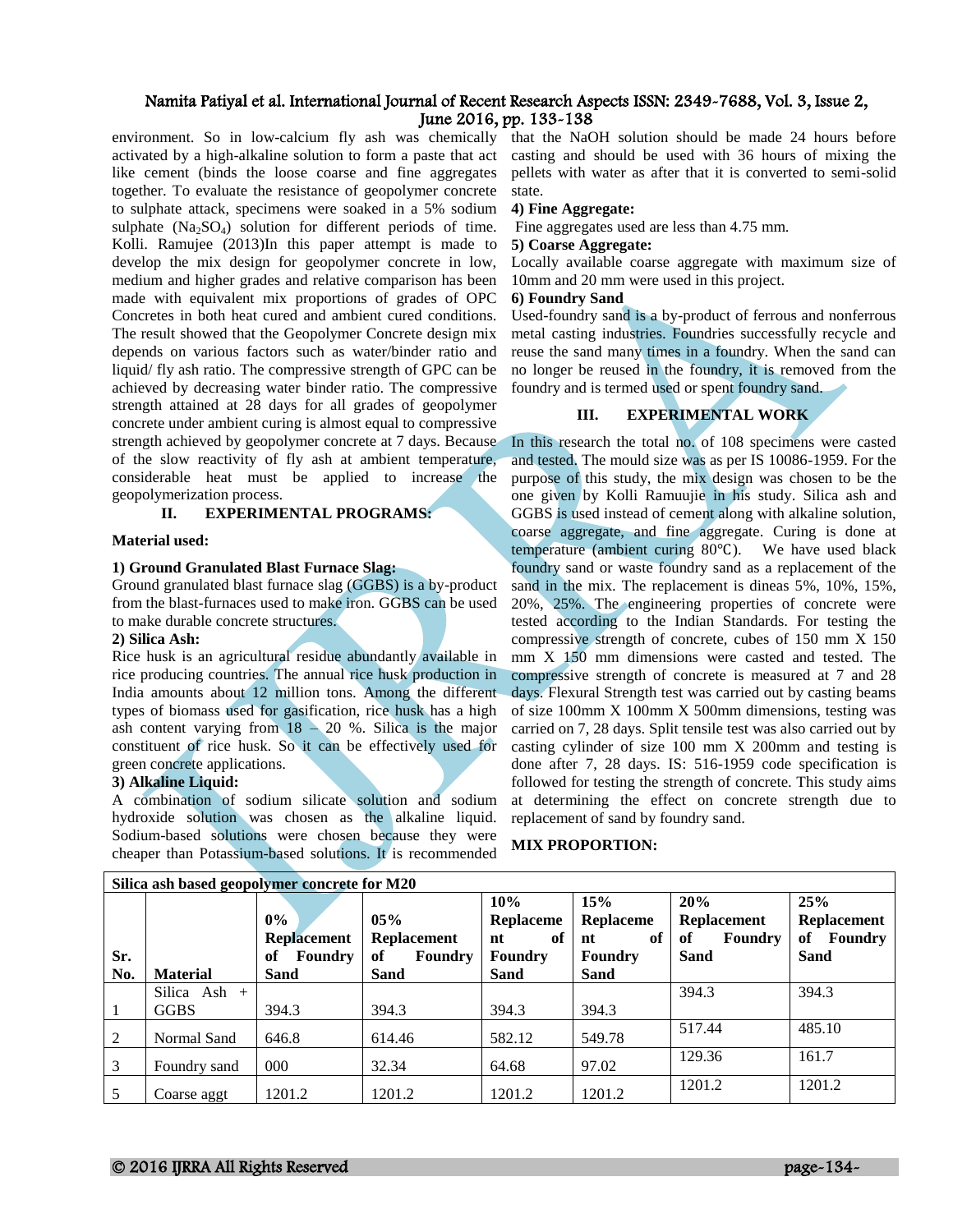| 6  | <b>NaOH</b>                      | 45.06       | 45.06       | $J^{\mu\nu} = -1$ , $J^{\mu}$ , $J^{\mu}$ , $J^{\mu}$<br>45.06 | 45.06       | 45.06       | 45.06       |
|----|----------------------------------|-------------|-------------|----------------------------------------------------------------|-------------|-------------|-------------|
|    | Na <sub>2</sub> SiO <sub>3</sub> | 112.64      | 112.64      | 112.64                                                         | 112.64      | 112.64      | 112.64      |
| 8  | Morality                         | 16          | 16          | 16                                                             | 16          | 16          | 16          |
|    | Ratio of mix.                    |             |             |                                                                |             | 1:1.64:3.04 | 1:1.64:3.04 |
| -9 | Prop.                            | 1:1.64:3.04 | 1:1.64:3.04 | 1:1.64:3.04                                                    | 1:1.64:3.04 |             |             |
|    |                                  |             |             |                                                                |             | .40         | .40         |
| 10 | Liquid/Binder                    | .40         | .40         | .40                                                            | .40         |             |             |

| 3. RESULT: |
|------------|
|            |

| S.No.          | Percentage<br><b>Replacement</b><br>(Foundry sand) | Average<br>Compressive | <b>Average</b><br><b>Compressive</b><br>Strength after Strength after <sup>7</sup><br>7Days(N/mm) $28$ Days(N/mm <sup>2</sup> ) $\text{Curing}(N/\text{mm}^2)$ $\text{Curing}(N/\text{mm}^2)$ | <b>Tensile</b> Split<br><b>Split</b><br>Strength<br>Days <sub>28</sub> | afterStrength | <b>TensileFlexural</b><br>afterTensile<br>DaysStrength afterStrength<br>$Curing(N/mm2)$ <i>Curing</i> ( <i>N</i> / <i>m</i> | Flexural<br>Tensile<br>Daysafter 28 Days<br>$m^2$ |
|----------------|----------------------------------------------------|------------------------|-----------------------------------------------------------------------------------------------------------------------------------------------------------------------------------------------|------------------------------------------------------------------------|---------------|-----------------------------------------------------------------------------------------------------------------------------|---------------------------------------------------|
| $\mathbf{1}$   | 0%                                                 | 18.75                  | 25.74                                                                                                                                                                                         | 2.12                                                                   | 3.71          | 4.2                                                                                                                         | 5.20                                              |
| $\overline{2}$ | 5%                                                 | 19.36                  | 26.35                                                                                                                                                                                         | 2.22                                                                   | 3.90          | 4.7                                                                                                                         | 5.24                                              |
| $\overline{3}$ | 10%                                                | 20.27                  | 27.47                                                                                                                                                                                         | 2.92.                                                                  | 4.23          | 5.0                                                                                                                         | 5.83                                              |
| $\overline{4}$ | 15%                                                | 20.90                  | 28.33                                                                                                                                                                                         | 2.64                                                                   | 4.10          | 4.6                                                                                                                         | 5.23                                              |
| 5              | 20%                                                | 20.22                  | 27.25                                                                                                                                                                                         | 2.10                                                                   | 3.95          | 4.1                                                                                                                         | 4.80                                              |
| 6              | 25%                                                | 20.00                  | 27.10                                                                                                                                                                                         | 1.90                                                                   | 3.74          | 3.9                                                                                                                         | 4.0                                               |

# **COMPRESSIVE STRENGTH**:

**a)** The 7 day compressive strength of the sample obtained a maximum strength of 20.90 N/mm<sup>2</sup>. The 7 day maximum strength was also obtained for 15% replacement of fine aggregate with foundry sand and there is 11.46% increase in strength.

**b)** The 28 day compressive strength of the sample obtained a maximum strength of 28.33N/mm<sup>2</sup>. The 28 day compressive strength was also maximum for 15% replacement of fine aggregate with foundry sand and there is 10.06% increase in strength.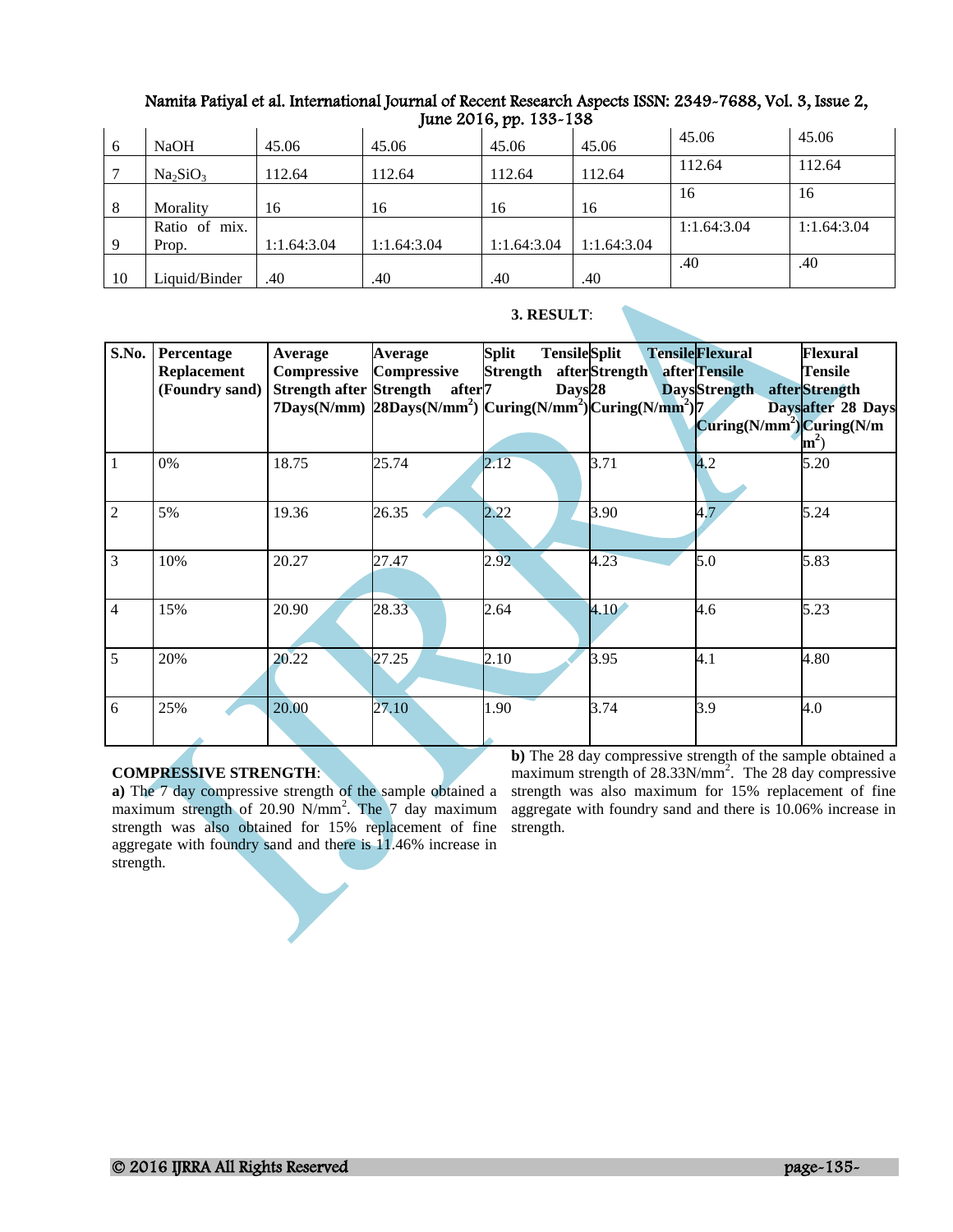Namita Patiyal et al. International Journal of Recent Research Aspects ISSN: 2349-7688, Vol. 3, Issue 2, June 2016, pp. 133-138





## **SPLIT TENSILE STRENGTH OF 7 and 28 DAYS SPLIT TENSILE STRENGTH**

**a)** The 7 day Split tensile strength of the sample obtained a maximum strength of 2.92 N/mm<sup>2</sup>. The 7 day maximum aggregate and there is 14% increase in strength. strength was also obtained for 10% replacement of fine **FLEXURAL STRENGTH:**  aggregate and there is 37.73% increase in strength.

**b)** The 28day Split tensile strength of the sample obtained a maximum strength of 4.23 N/mm<sup>2</sup>. The 28 day maximum strength was also obtained for 10% replacement of fine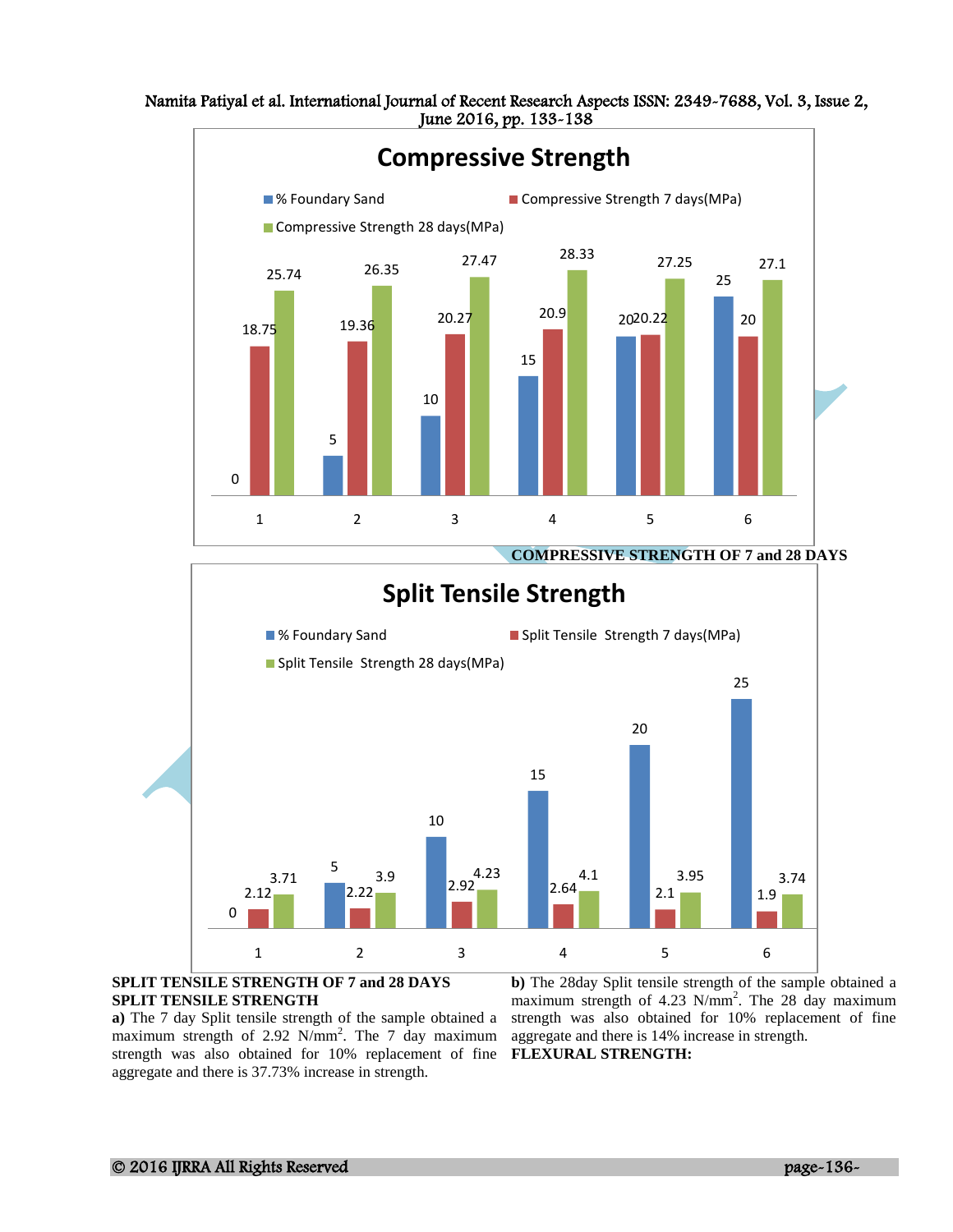

**a)** The 7 day Flexural strength of the sample obtained a maximum strength of 5.0  $N/mm^2$ . The 7 day maximum strength was also obtained for 10% replacement of fine aggregate and there is 19.04% increase in strength. **b)** The 28 day Flexural strength of the sample obtained a maximum strength of 5.83 N/mm<sup>2</sup>. The 28 day maximum strength was also obtained for 10% replacement of fine aggregate and there is 12.11% increase in strength.

### **IV. CONCLUSION:**

Based on the results of the experimental investigation, following conclusions are drawn: -

**a)** The silica ash – GGBS based geopolymer concrete gained strength with earlier time period through oven curing at 80 $\circ$ C.

**b)** The 7 days and 28 days maximum compressive strength was also obtained for 15% replacement of fine aggregate. Thus we found out the optimum percentage for replacement of foundry sand with natural sand is almost 15% for cubes. **c)** The 7 days and 28 days maximum split tensile strength was also obtained for 10% replacement of fine aggregate.

Thus we found out the optimum percentage for replacement of foundry sand with natural sand is almost 10% for cylinders.

**d)** The 7 days and 28 days Flexural strength was obtained for 10% replacement of fine aggregate. Thus we found out the optimum percentage for replacement of foundry sand with natural sand is almost 10% for cylinders.

**e)** We have put forth a simple step to minimize the costs for construction with usage of foundry sand which is freely or cheaply available; more importantly.

#### **REFERENCES**

[1] Joseph Davidovits, Geopolymer Institute 02100 Saint-Quentin, France, "Environmentally Driven

Geopolymer Cement Applications", Geopolymer 2002 Conference, Melbourne, Australia, October 2002.

- [2] Maneesh Kumar ,Manimaran , Prasanth , An Experimental Investigation on GGBS and Fly ash Based Geo polymer Concrete with Replacement of Sand by Quarry Dust ISSN : 2248-9622, Vol. 5, Issue 5, ( Part -1) May 2015, pp.91-95
- [3] Djwantoro Hardjito, Steenie E. Wallah, Dody M. J. Sumajouw, and B.Vijaya Rangan, "Development of Fly Ash-Based Geopolymer Concrete", ACI materials journal, November-December 2004.
- [4] Shalika Sharma, Change in the Compressive Strength of Geopolymer Concrete with the Change in the Curing Time and Curing Temperature. ISSN 2250-2459, ISO 9001:2008 Certified Journal, Volume 5, Issue 12, December 2015)
- [5] S Joy, Dr. M Mathew, Experimental Study on Geopolymer Concrete with partial replacement of sand by foundry sand. ISSN 2348:7550 Volume 3, Issue 1, September 2015.
- [6] C Khajuria, M Kumar , Effect of Partial Replacement of Sand by Iron Slag on Strength Characteristics of Concrete
- [7] Dilip Kumar, Ashish Gupta and Sri Ram, Uses of Bottom ash in the Replacement of fine aggregate for Making Concrete. International Journal of Current Engineering and Technology E-ISSN 2277 – 4106, P-ISSN 2347 – 516. 01 Dec2014
- [8] Md. Safiuddin Development of Self-consolidating High Performance Concrete Incorporating Rice Husk Ash
- [9] D Hardjito, S E Wallah, D M J Sumajouw, B.V. Rangan, "Introducing Fly Ash-Based Geopolymer Concrete (Manufacture And Engineering